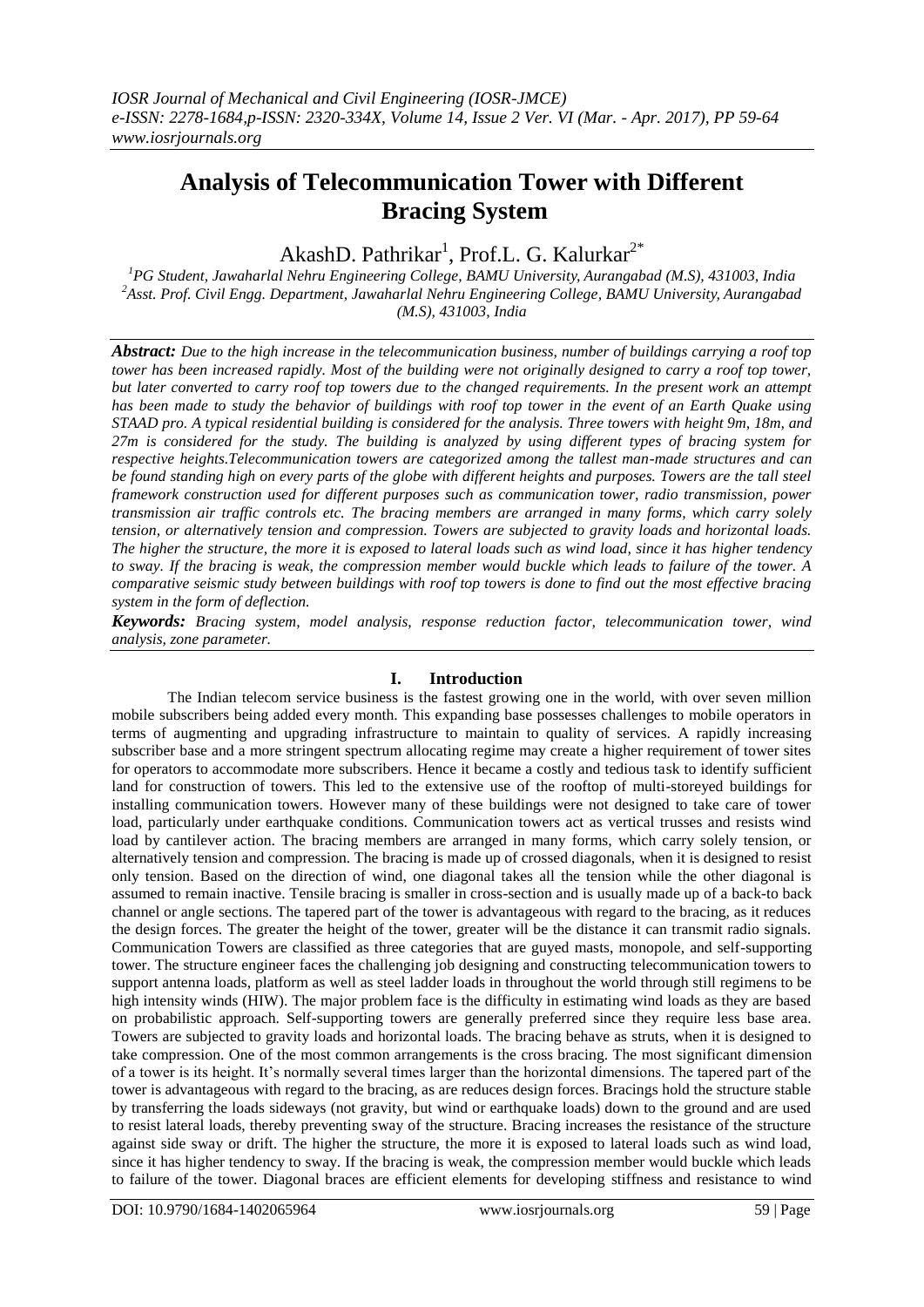loads. There are different types of bracing systems in common use such as Single diagonal bracing, double diagonal (X-X) bracing, X-B bracing, XBX bracing, arch bracing, subdivided V bracing, diamond lattice system of bracing, K, Y, W, X bracings etc.

## **II. Tower Configurations**

The floor area, the number of floors and the shape of the building on which the rooftop tower is installed varies from building to building. Based on the survey of the buildings where rooftop towers were installed, it has been found that most of the towers are installed on commercial buildings and their structural dimensions vary within a range.Hence a typical commercial building frame with a long span and short span floor structure has been considered for the analysis.

## **III. Modelling Approach**

#### **3.1. Analytical Analysis:**

The main objective of the analysis is to study the different forces acting on a building. The analysis is carried out in STAAD Pro software. Results of conventional structure i.e. slab, beam and column, steel tower structure for different heights are modelled for the different load combinations is analysed. The comparison is made between the steel tower structures for different heights**.**

#### **3.2. Assumptions:**

The following are the assumptions made:

The height of the building is kept as 45 m from ground these building is of 15-storey . The height of one floor is of 3m each. In this way 6 numbers of total models are analysed. The building is considered in seismic zone-II as per IS 1893:2002(Part-I).

#### **3.3. Group Properties:**

The different components of conventional R.C.C structure:

| Size of Column        | 230X380mm         |
|-----------------------|-------------------|
| Size of Beam          | 230X500mm         |
| <b>Slab Thickness</b> | 150 <sub>mm</sub> |
| <b>External Wall</b>  | 230 <sub>mm</sub> |
| Internal Wall         | 180 <sub>mm</sub> |
| Parapet Wall          | 150 <sub>mm</sub> |
| Grade of Concrete     | M <sub>20</sub>   |
| Grade of Steel        | Fe415             |

The different components of Steel Tower structure:

| Sr.              | Tower  | Vertical       | Horizontal     | Inclined      |
|------------------|--------|----------------|----------------|---------------|
| No.              | Height | <b>Section</b> | <b>Section</b> | Section       |
| . .              | 9m     | ISA200x200x25  | ISA200x200x25  | ISA150x150x10 |
| <u>.</u>         | l 8m   | ISA200x200x25  | ISA200x200x25  | ISA150x150x10 |
| $\sqrt{2}$<br>J. | 27m    | ISA200x200x25  | ISA200x200x25  | ISA150x150x10 |

#### **3.4. Description of Loading:**

The loading of the buildings is considered as per following calculations:

1. Dead Loads:

i. Wall load with 230mm thickness =  $3x1x0.23x18 = 12.42kN/m$ .

ii. Wall load with 180mm thickness =  $3x1x0.18x18 = 9.72kN/m$ 

iii. Wall load with 150mm thickness =  $1x1x0.15x18 = 2.7kN/m$ 

iv. Weight of the slab having thickness  $150 \text{mm} = 0.15 \text{x} 1 \text{x} 1 \text{x} 25 = 3.75 \text{kN/m2}$ .

v. Self-weight of building is automatically considered by the STAAD Pro-2007 software.

2. Live Load:

The live load of 3kN/m2 and floor finish of 1kN/m2 is considered on the buildings.

#### **3.5. Loading Combination:**

The different loading combinations for the analysis of the building and tower considered are:

1. Dead Load (D.L.)

2. Live Load (L.L.)

3. Earthquake Load

## **IV. Analytical Approach And Design**

STAAD stands for structural Analysis and Design. It is one of the software applications created to help structural engineers automate their tasks, to remove the tedious and long procedure of the manual methods. It covers the steps to be followed to produce the structural analysis and design of concrete and steel. STAAD Pro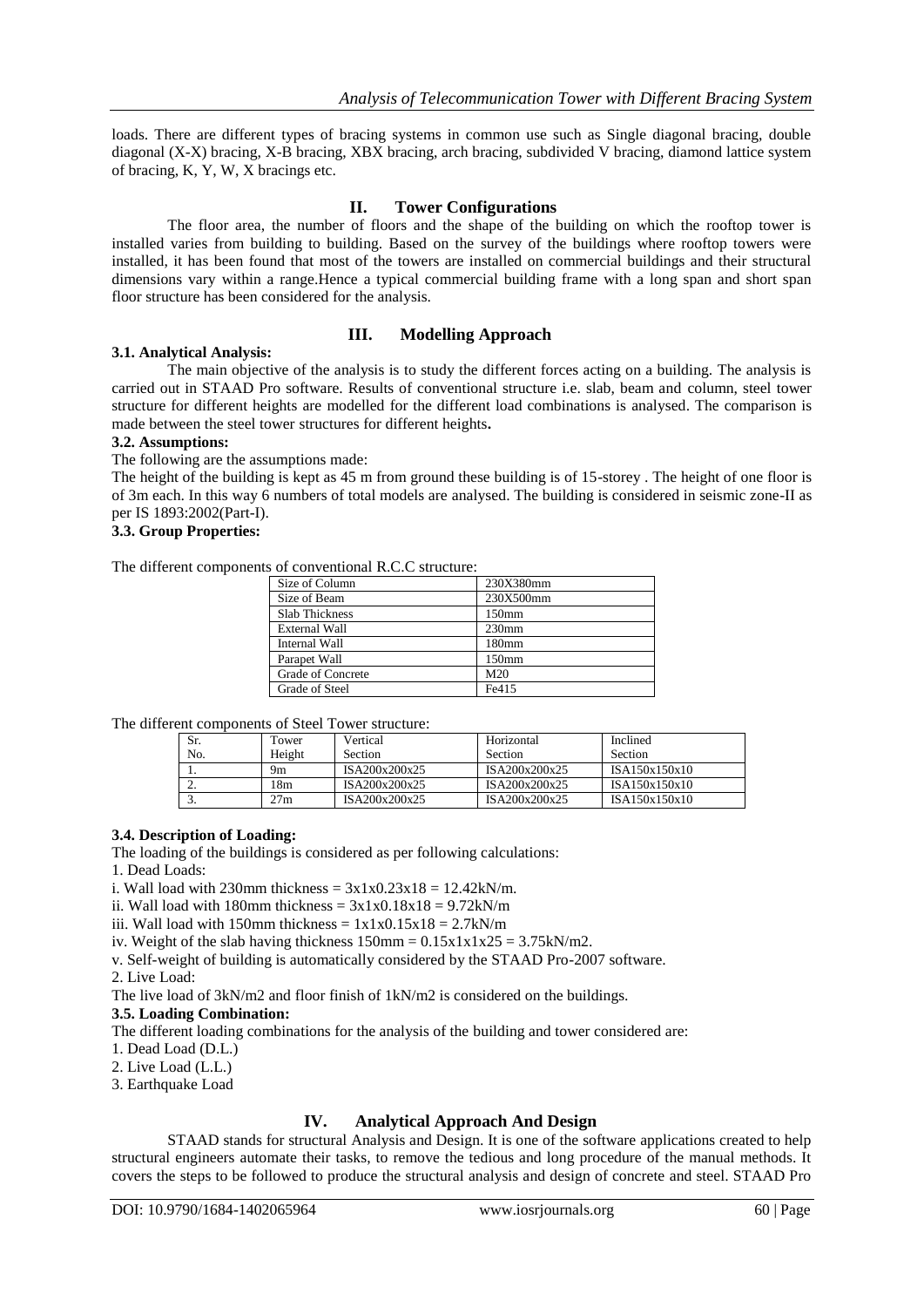is the professional's choice for steel, concrete, timber, aluminium and cold-formed steel design of low and highrise buildings, culverts, petrochemical plants, tunnels, bridges, piles and much more. The versatility of STAAD Pro makes it the choice of most leading engineering consultancies, design and construction professionals. STAAD Pro features a state-of-the-art users interface, visualization tools, powerful analysis and design engine with advanced finite element and dynamic capabilities. The commercial version STAAD Pro is one of the most widely used structural analysis and design software. It supports several steel, concrete and timber design codes. It can make use of various forms of analysis from the traditional 1st order static analysis, 2nd order p-delta analysis, geometric non-linear analysis or a buckling analysis. It can also make use of various forms of dynamic analysis from modal extraction to time history and response spectrum analysis. Additionally STAAD Pro has added direct links to applications such as RAM Connection and STAAD.

The basic three activities which are to be carried out to achieve the goal are:

- 1. Model generation
- 2. The calculations to be obtain the analysis results
- 3. Result verification.

The overall procedure of the performance analysis is:

- 1. The basic building model.
- 2. The supports, properties and materials for the required structures are assigned and entered.
- 3. The size of the members.
- 4. Load assigning.
- 5. At last run analysis is done and generated out file is taken.
- 6. Results are compared.

#### **4.1 Model Creation:**

The basic model considered is a G+15 storey reinforced cement concrete building with communication tower resting on it with different types of bracing such as X, K bracing. For these structures seismic and wind analyses is carried out and find the economical bracing system in the form of displacement. The typical configuration of towers considered for present study is shown in figure 1, 2 and 3.



**Fig. 1**- 9m Tower



**Fig. 2-** 18m Tower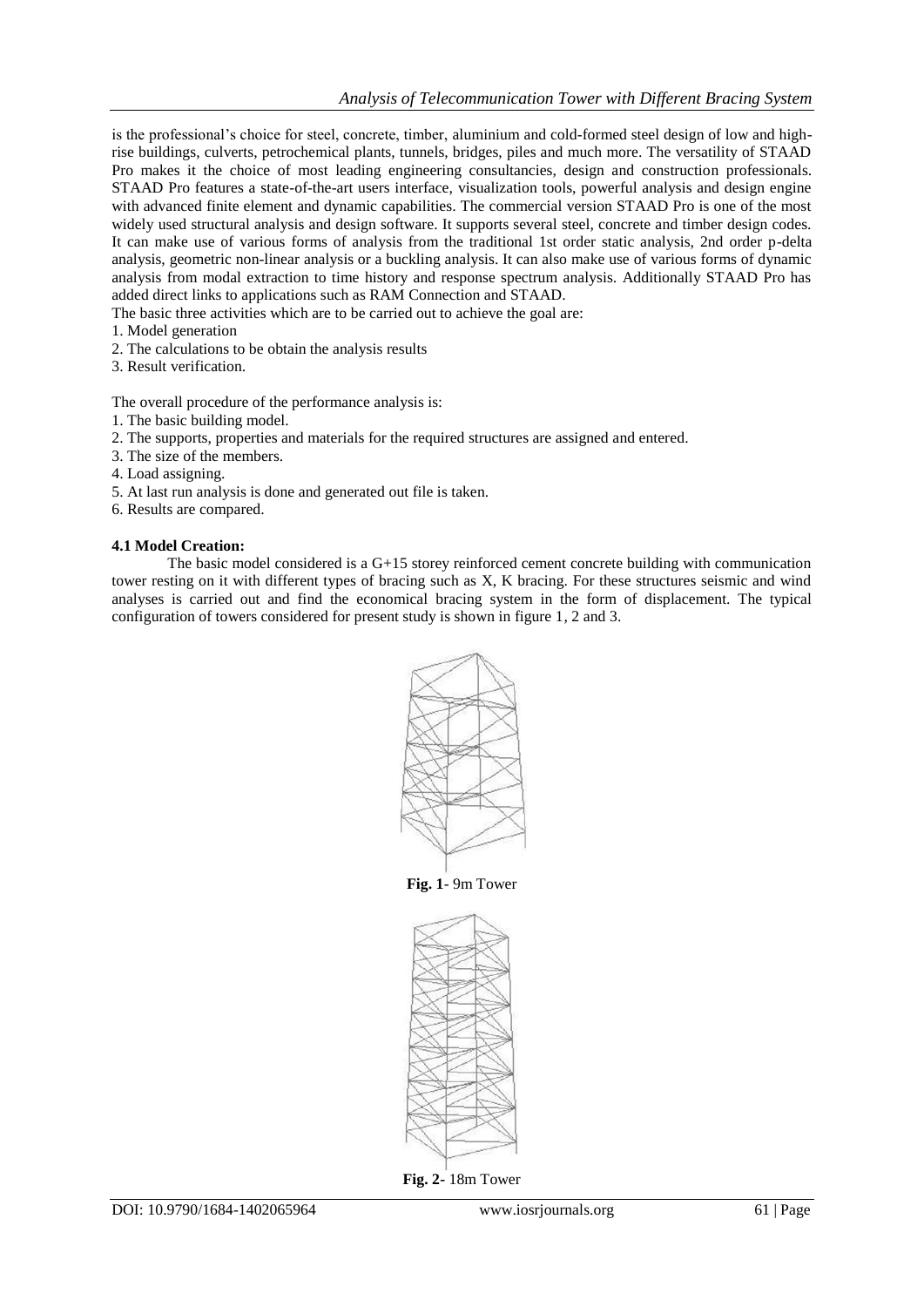

**Fig. 3-** 27m Tower

## **V. Results**

The analysis and design is done by using software STAAD Pro. The models of different heights of tower resting on G+15 building with different bracing system are compared. These towers are compared to find most effective bracing system in the form of deflection. The seismic analysis of G+15 building with tower resting on it, is carried out. The wind analysis is carried out for the telecommunication tower resting on G+15 building with considering the seismic analysis of the building. Following results are obtained:

| <b>BUILDING</b><br>HEIGHT | <b>TOWER</b><br><b>HEGHT</b> | <b>TYPE</b><br>OF<br><b>BRACING</b> | NODE DISPLACEMENT | <b>BEAM DISPLACEMENT</b> |
|---------------------------|------------------------------|-------------------------------------|-------------------|--------------------------|
| (m)                       | (m)                          |                                     | (mm)              | mm                       |
| 45                        | ٥                            | ĸ                                   | 0.347             | 0.348                    |
|                           |                              | x                                   | 0.317             | 0.316                    |
| 45                        | 18                           | ĸ                                   | 1.797             | 1.797                    |
|                           |                              | x                                   | 1.925             | 1.925                    |
| 45                        | 27                           | ĸ                                   | 4.438             | 4.438                    |
|                           |                              | x                                   | 4.959             | 4.96                     |



**Fig. 4-**Node Displacement X-Bracing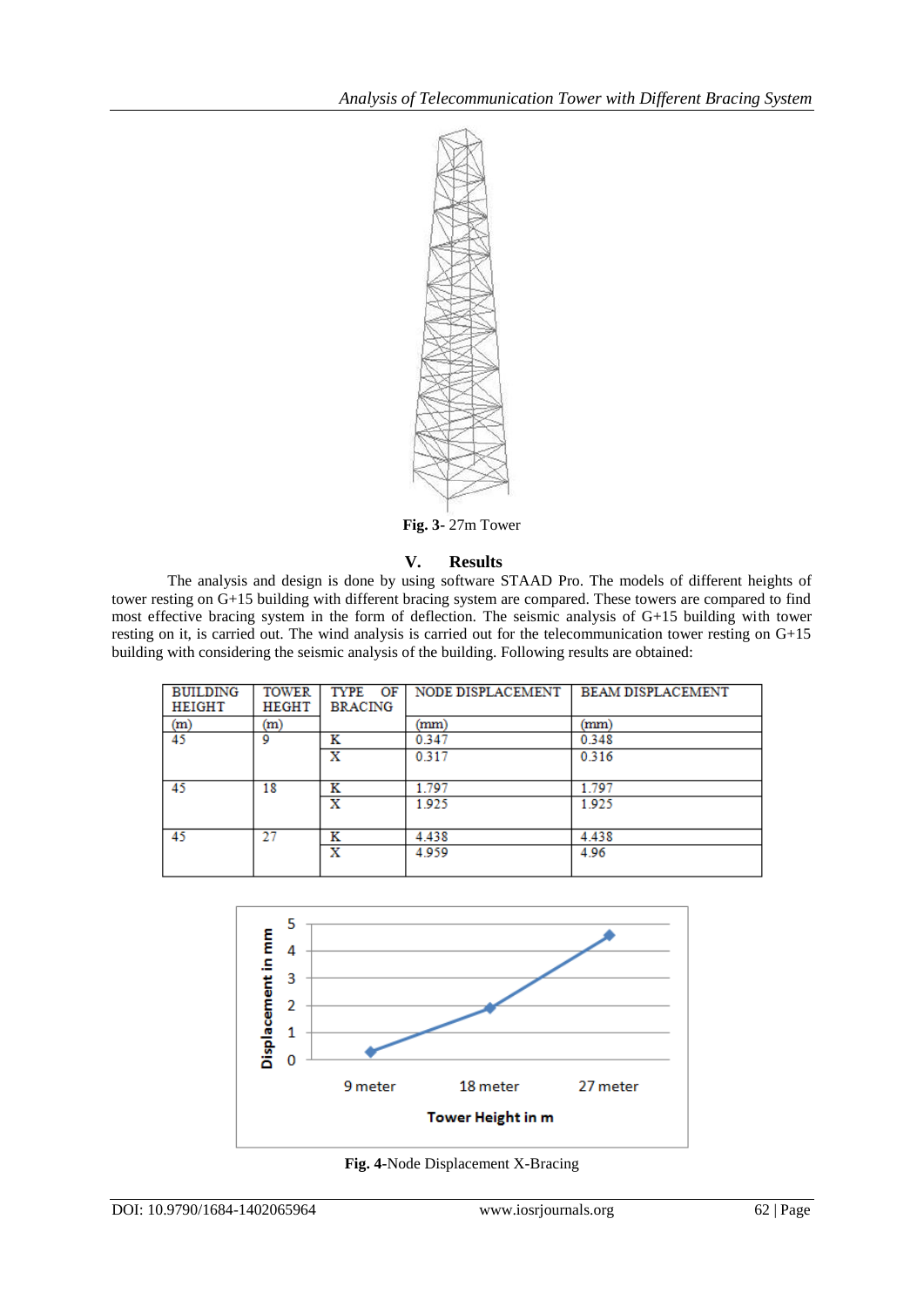

**Fig. 5**-Beam Displacement X-Bracing



**Fig. 6**-Node Displacement K-Bracing



**Fig. 7-**Beam Displacement K-Bracing

## **VI. Conclusion**

The performance analysis shown in previous chapter helps to investigate the critical direction of the analysis of the G+15 RCC building with tower of different heights resting on building with different bracing system for the chosen problem. Following are the few conclusions drawn from the analysis results.

- a. For a height of 9 $\overline{m}$  tower resting on the building X bracing is economical in the form of deflection at the top of the tower.
- b. For a height of 18m tower resting on the building K bracing is economical in the form of deflection at the top of the tower.